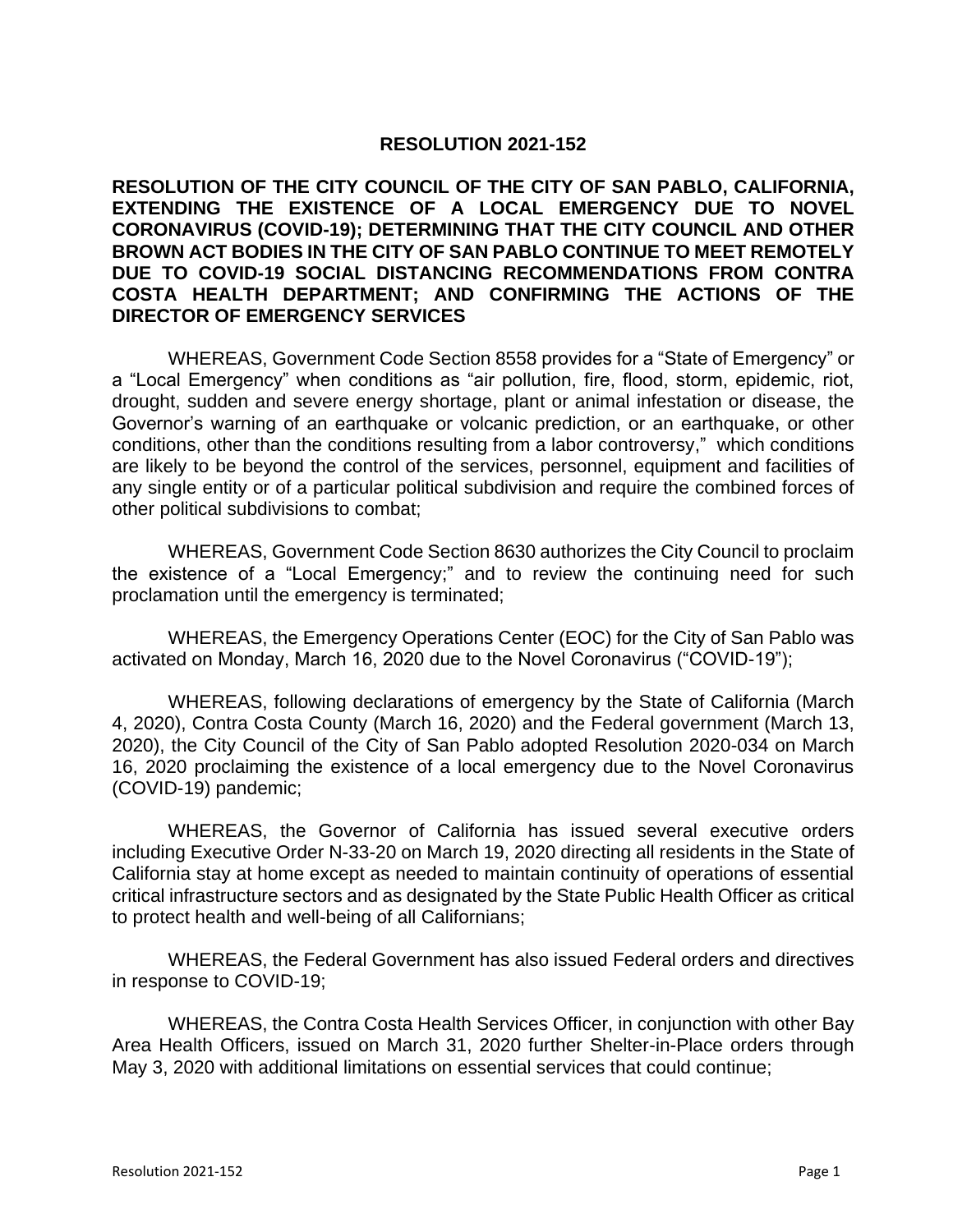WHEREAS, on April 29, 2020, pursuant to Contra Costa Health Department Order No. HO-COVID19-09, the shelter-in-place order was continued until May 31, 2020;

WHEREAS, these governmental actions were taken to "flatten the curve" of the infection rate to avoid overwhelming limited medical resources, especially given the particular challenge with of a high infection rate for asymptomatic individuals; thus, creating "superspreader" events when people are in close proximity;

WHEREAS, on May 18, 2020, pursuant to Contra Costa Health Department Order No. HO-COVID19-14, the shelter-in-place order was continued although allowing some businesses to reopen under certain conditions;

WHEREAS, the Bay Area shelter-in-place order was then extended through May 31, 2020 with the current Contra Costa County Health Department Order dated June 5, 2020 extending the shelter-in-place orders, but with increasing allowance for certain businesses and other activities to occur following certain conditions, recognizing the goals of the Governor's announcement on May 4, 2020 of a "Roadmap for Recovery";

WHEREAS, on July 5, 2020, Contra Costa Health Services Officer issued Order HO-COVID19-22 generally requiring members of the public and workers to wear face coverings when less than 6 feet away from any person who is not a member of the individual's household and when inside or on the grounds of any business;

WHEREAS, on July 11, 2020, the Contra Costa Health Services Officer issued HO-COVID19-24 increasing restrictions on high risk activities and businesses due to increasing community transmissions of COVID-19, hospitalizations, illness and positivity rate;

WHEREAS, on July 13, 2020, the California Department of Public Health provided guidance on closure of various sectors because COVID-19 transmission rates continue to rise throughout the State;

WHEREAS, on August 5, 2020, the Contra Costa Health Services issued an updated Mass Isolation Order and on August 26, 2020 issued a revised social distancing order to allow certain business sectors to begin outdoor operations in light of steadying hospitalization and COVID-19 positivity rates in Contra Costa County; and

WHEREAS, on August 28, 2020, the State issued a new Public Health Order dated August 28, 2020 effective August 31, 2020, which created a new tier system of Counties with guidance for business re-openings known as "California's Plan for Reducing COVID-19 and Adjusting Permitted Sector Activities to Keep Californians Healthy and Safe;"

WHEREAS, on September 4, 2020, the County Public Health Department recognized some stabilization in the rate of COVID-19 cases and hospitalization and issued Health Order HO-COVID19-27 to reiterate social distancing, limitations on gatherings and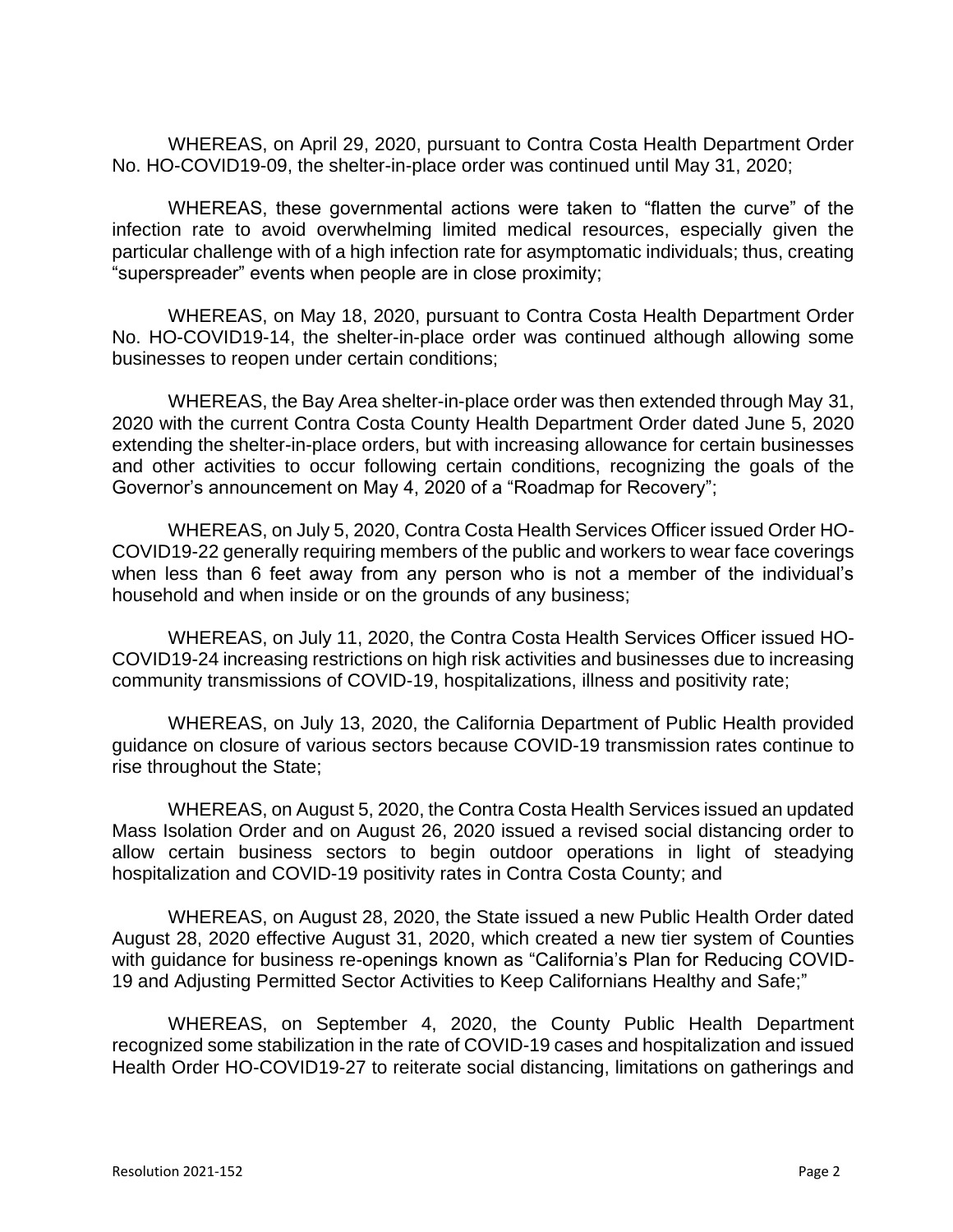mask requirements, but also to ease restrictions on some gatherings of children, to allow mining and logging operations and to clarify vehicle gatherings;

WHEREAS, on September 14, 2020, the County Public Health Department issued Health Order HO-COVID19-28 to align with state guidelines for personal care services, cardrooms, racetracks and professional sports without live audiences;

WHEREAS, on September 16, 2020, the County Public Health Department issued Health Order HO-COVID19-29 to align with CDC guidelines on quarantining if exposed to someone with COVID-19, including exceptions for health care workers, first responders, and critical infrastructure workers to continue working if certain conditions are met, with such guidance superseded on October 8, 2020, when the County Public Health Department issued Health Order HO-COVID19-32 to update its Mass Quarantine Order to comply with the State of California Public Health Officer's guidance on who is considered a close contact or not;

WHEREAS, on September 29, 2020, the Contra Costa Health Department announced that Contra Costa County had moved into the less restrictive red tier ("substantial" spread of COVID-19) of the State's [four-tiered, color-coded reopening](https://covid19.ca.gov/safer-economy/)  [system;](https://covid19.ca.gov/safer-economy/)

WHEREAS, on October 6, 2020, the State's [Blueprint for a Safer Economy](https://www.cdph.ca.gov/Programs/CID/DCDC/Pages/COVID-19/COVID19CountyMonitoringOverview.aspx) included a "health equity metric" that will also be used to determine a county's tier to ensure California reopens its economy safely by reducing disease transmission in all communities, particularly given higher COVID rates among communities of color;

WHEREAS, as of October 27, 2020, Contra Costa County moved into the orange tier with moderate infections at 4.1 cases per day per 100,000 and 1.9% positive tests; however, the positivity rate in those in the lowest health equity quartile is 3.9%;

WHEREAS, on November 16, 2020, in light of increasing COVID infection and hospitalization rates throughout the United States, including California, twenty-eight counties were moved back into the purple/widespread infection tier 1, including Contra Costa County;

WHEREAS, on December 3, 2020, the California Department of Public Health issued a Regional Stay at Home Order based on the increasing rate of COVID-19 cases, hospitalizations and positivity rates across California;

WHEREAS, the Bay Area Region, including Contra Costa County, implemented the State's Stay at Home Order from December 6, 2020 until January 25, 2021, with the County reverting to the purple-tier of widespread infection;

WHEREAS, on March 15, 2020, the County moved into the red-tier allowing more openings of businesses and schools;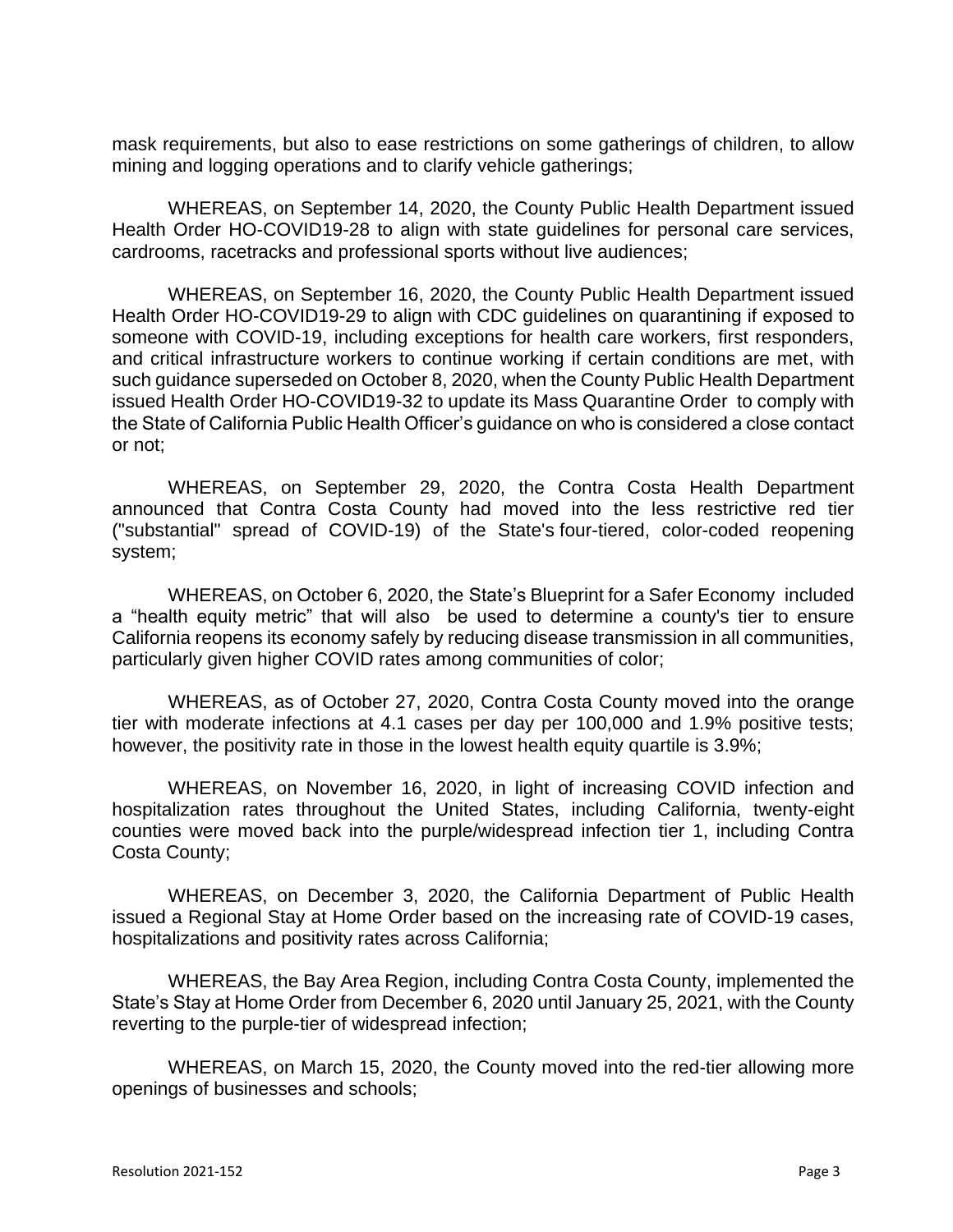WHEREAS, on April 7, 2021, the County moved into the orange tier (moderate risk of infection) given decreasing cases and hospitalizations and increasing vaccination rates, allowing additional business and community sectors to open and subsequently aligned with the State's guidelines on the wearing of masks;

WHEREAS, Contra Costa County notified the City on May 5, 2021 that the testing facility at Davis Park would now be run by a State contractor, Logistics Health Incorporated/Optum, and that the County would cover Logistics Health under its insurance and the parties extended the MOU for this use to September 30, 2021 pursuant to a Second Amendment to the Agreement with the County;

WHEREAS, on May 5, 2021, Contra Costa County aligned with the State on relaxing mask requirements, but continued to support some masking requirements through June 15, 2021;

WHEREAS, on June 11, 2021, the State Public Health Officer issued a new Order indicating that on June 15, 2021, the State will move "Beyond the Blueprint for a Safer Economy" and eliminate the color-coded tier system for counties, along with further mask guidance with CalOSHA developing new workplace COVID-19 regulations;

WHEREAS, on July 16, 2021, due to increasing case and hospitalization rates, the Contra Costa Health Officer along with other Bay Area Health Officers recommends that everyone consider wearing face coverings whenever they enter indoor public spaces, regardless of their vaccination status;

WHEREAS, on September 9, 2021, the federal government announced that all employers with more than 100 employees would be required to ensure that their workplace is fully vaccinated or that unvaccinated employees provide proof of a negative test weekly;

WHEREAS, Assembly Bill 361 was passed to allow teleconferencing during a proclaimed state of emergency in certain circumstances, including if State or local officials have imposed or recommended measures to promote social distancing (e.g. during a pandemic);

WHEREAS, on September 20, 2021, Contra Costa Heath Services Department provided recommendations for safely holding public meetings given the COVID-19 pandemic signed by Health Officer Chris Farnitano, MD with the Department's primary recommendation is: "On-line meetings (teleconferenced meetings) are strongly recommended as those meetings present the lowest risk of transmission of SARS-CoV-2, the virus that causes COVID-19";

WHEREAS turning to City actions, on April 6, 2020, pursuant to Resolution 2020- 042, the City Council extended the declaration of a local emergency and confirmed the actions taken by the Director of Emergency Services including but not limited to: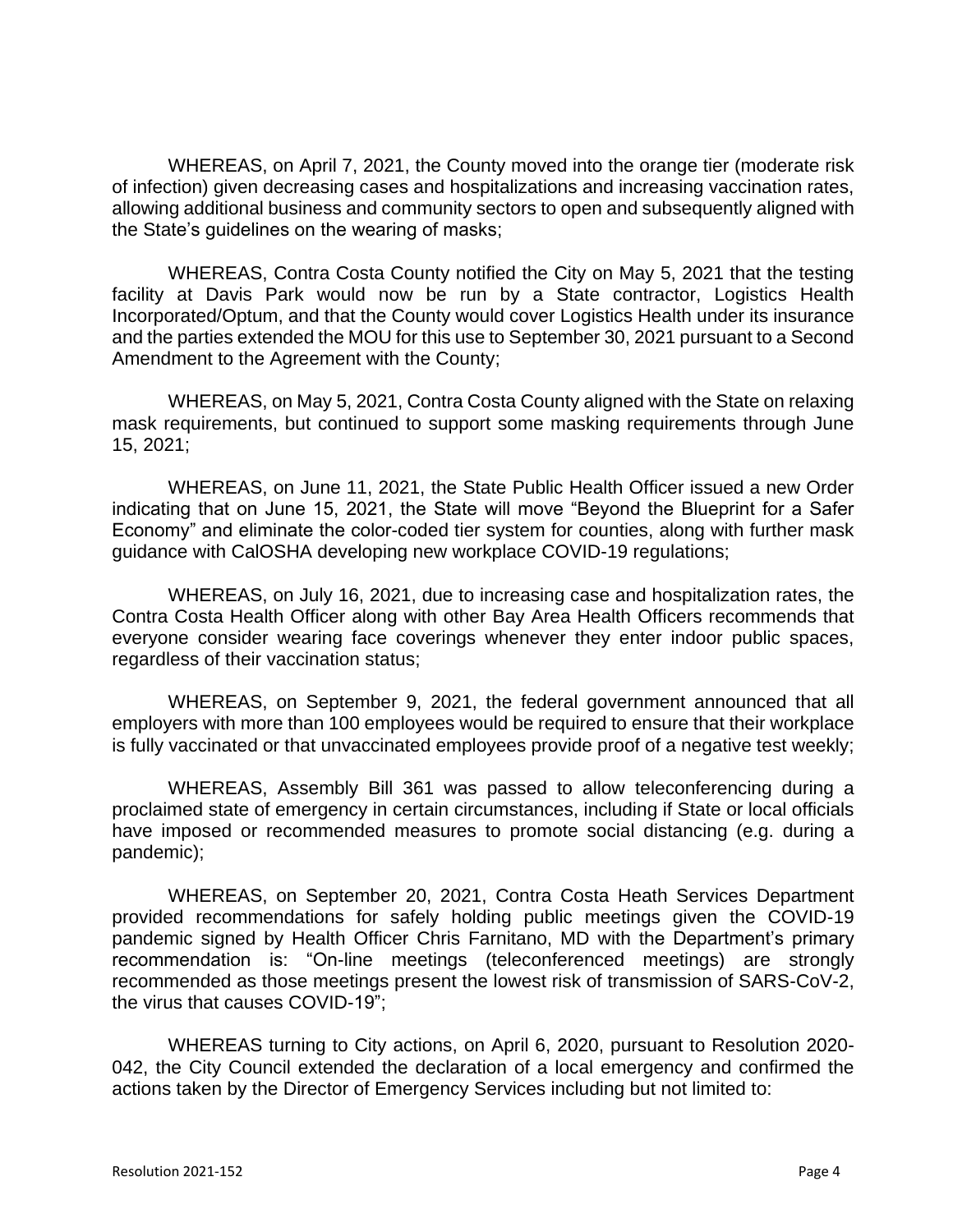- 1. Emergency Services Order No. 1 issued March 23, 2020, which addressed operational issues during the emergency including a Modified City Operations Plan dated March 19, 2020; and
- 2. Revised Modified City Operations Plan dated April 1, 2020, declaring certain City projects as "Essential Governmental Functions/Public Works Projects" and further limiting activities;

WHEREAS, on April 20, 2020, pursuant to Resolution 2020-051, the City Council extended the declaration of a local emergency and confirmed the actions taken by the Director of Emergency Services including but not limited to:

- 1. Revised Modified City Operations Plan dated April 8, 2020 further limiting access to City Administrative Offices and essential services occurring at City facilities; and continuing to cancel all City-sponsored community events and gatherings per the Governor's State-wide Executive Orders No. N-25-20 (03/12/20) and No. N-33-20 (03/19/20) and Contra Costa County Health Department Order No. #HO-COVID-19-03 (03/31/2020);
- 2. City of San Pablo Administrative Policy Coronavirus (COVID-19): Families First Coronavirus Response Act (FFCRA) and Emergency Family and Medical Leave Expansion Act (EFMLE) dated April 1, 2020;
- 3. City of San Pablo Administrative Policy Limited Duration Telework Policy dated April 1, 2020;

WHEREAS, on May 4, 2020, pursuant to Resolution 2020-055, the City Council extended the declaration of a local emergency and confirmed the actions taken by the Director of Emergency Services including but not limited to:

- 1. Revised Modified City Operations Plan dated April 20, 2020 regarding face coverings in response to Contra Costa County Health Department Order No. #HO-COVID-19-08 (04/17/2020);
- 2. Revised Modified City Operations Plan dated April 30, 2020 in response to Contra Costa County Health Department Order No. #HO-COVID-19-09 (04/29/2020) extending the shelter-in-place order to May 31, 2020 but allowing some businesses and activities to resume; and
- 3. City Essential Business/Project Updates dated May 4, 2020;

WHEREAS, on May 18, 2020, pursuant to Resolution 2020-060, the City Council extended the declaration of a local emergency and confirmed the actions taken by the Director of Emergency Services including but not limited to: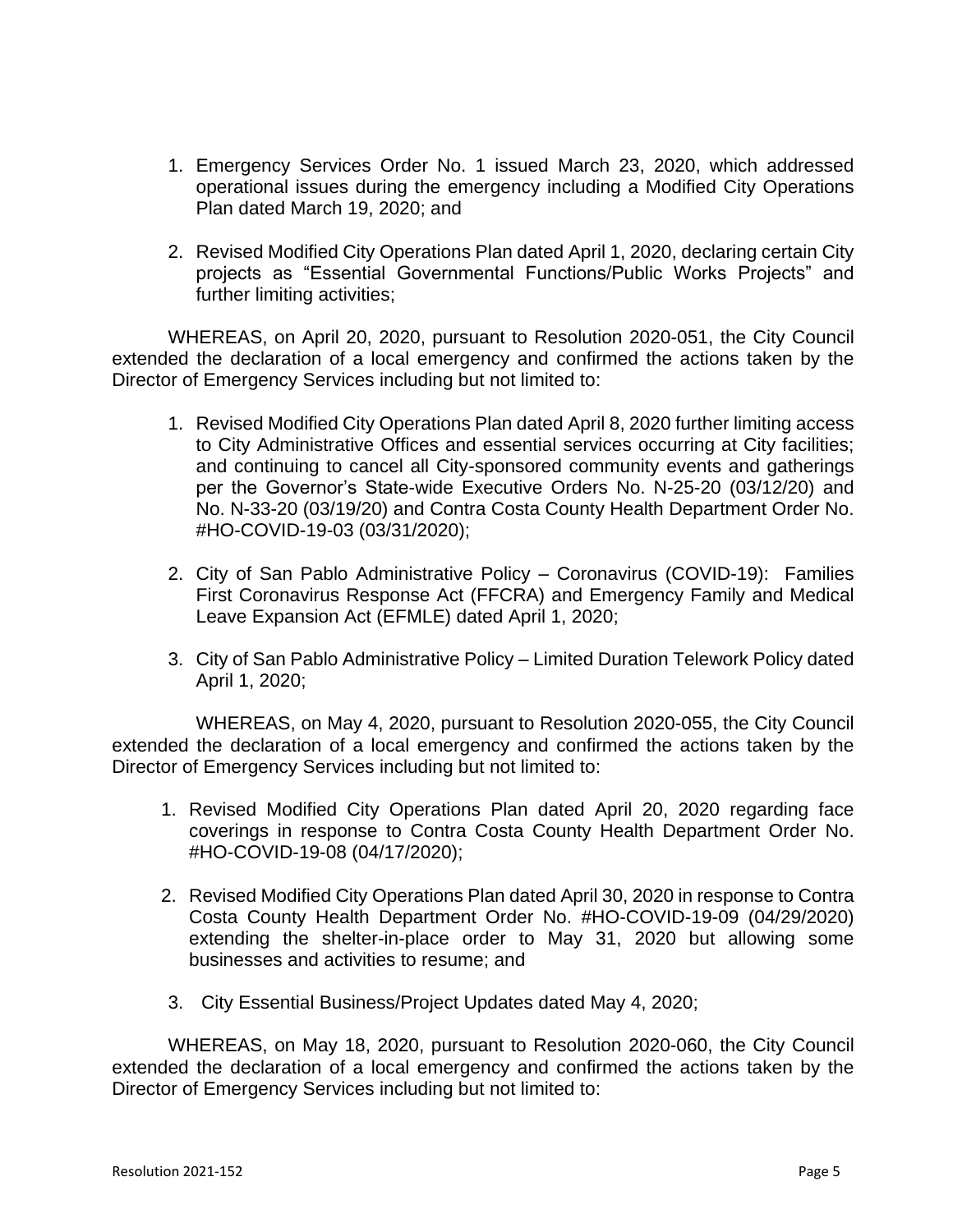1. Memorandum dated May 7, 2020 to implement COVID-19 Informational Hotline for San Pablo residents;

WHEREAS, on June 1, 2020, pursuant to Resolution 2020-068, the City Council extended the declaration of a local emergency and confirmed the actions taken by the Director of Emergency Services including but not limited to:

1. Letter dated May 22, 2020 to the Contra Costa County Health Services Department re: Casino San Pablo Notification to Re-Open and discussion with Contra Costa County Health Officials;

WHEREAS, on June 15, 2020, pursuant to Resolution 2020-077, the City Council extended the declaration of a local emergency and confirmed the actions taken by the Director of Emergency Services including but not limited to:

- 1. Memos from the City Manager and Assistant City Manager: "Expectations of Employees Returning to Work" dated June 3, 2020; "Protocols for Social Distancing -- COVID-19 Response Plan" dated June 3, 2020; "COVID-19 Health Screenings" dated June 3, 2020; and
- 2. Revised Modified City Operations Plan dated June 4, 2020

WHEREAS, on July 6, 2020, pursuant to Resolution 2020-086, the City Council extended the declaration of a local emergency and confirmed the actions taken by the Director of Emergency Services; and

WHEREAS, on July 20, 2020, pursuant to Resolution 2020-094, the City Council extended the declaration of a local emergency and confirmed the actions taken by the Director of Emergency Services including but not limited to:

1. COVID-19 Health Screening and Protocols for candidates and those involved with ballot measures who need to come to City Hall.

WHEREAS, the City has also established a City hotline for assistance with COVID-19 resources and questions; and

WHEREAS, on August 3, 2020, pursuant to Resolution 2020-105, the City Council extended the declaration of a local emergency and confirmed the actions taken by the Director of Emergency Services including but not limited to:

1. City Council Meeting Protocols at City Hall during COVID-19 Emergency;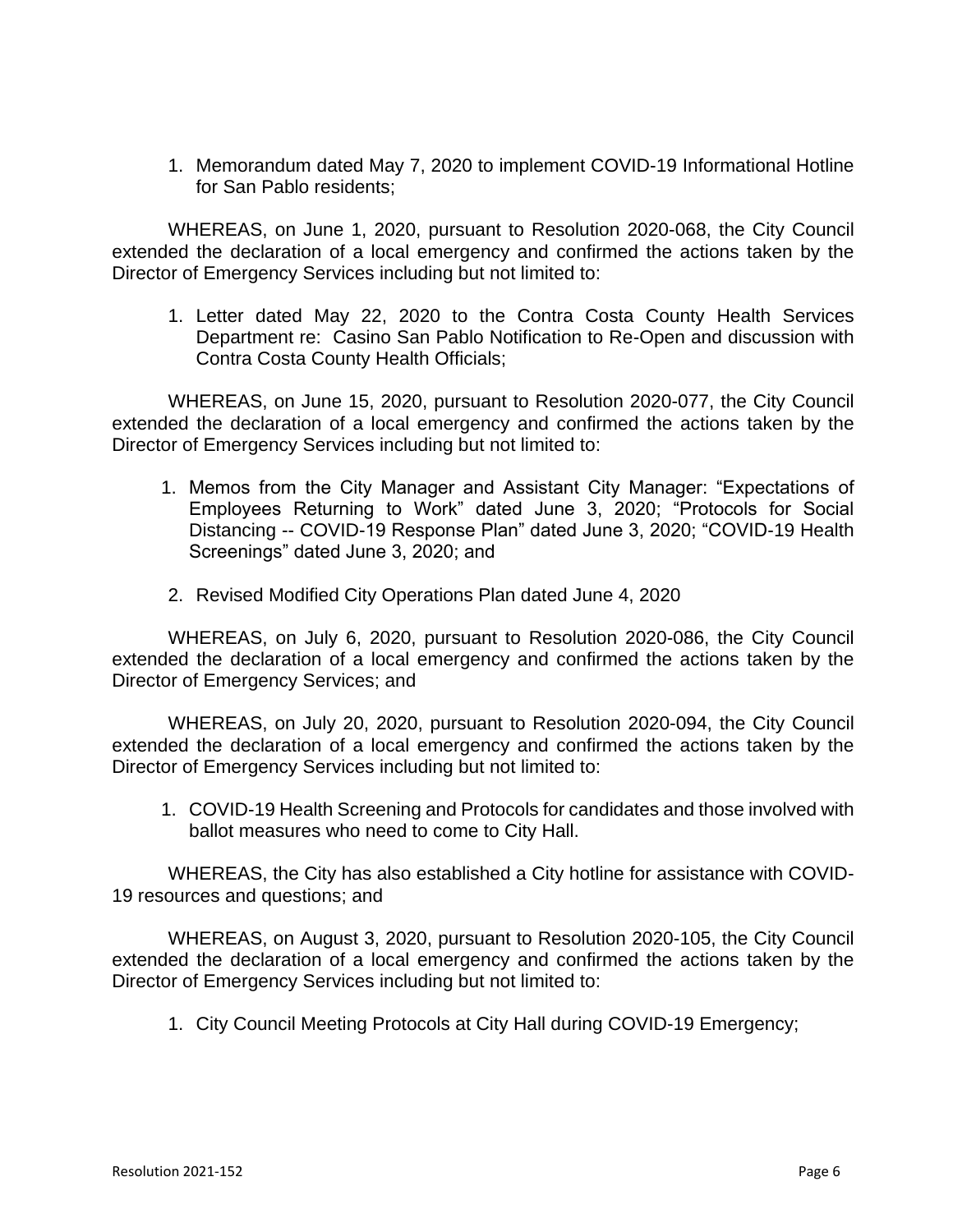WHEREAS, On September 8, 2020, pursuant to Resolution 2020-115, the City Council extended the declaration of a local emergency and confirmed the actions taken by the Director of Emergency Services including but not limited to:

1. "COVID-19 Hot Zone and Employee Reporting in the Workplace" dated August 6, 2020

WHEREAS, on September 8, 2020 per Resolution 2020-112, the City Council confirmed an agreement with Contra Costa County to provide financial support for the COVID-19 Youth/Young Adult Ambassadors to be trained about COVID-19 and then to prepare and post messages about COVID-19 on social media;

WHEREAS, on September 8, 2020 per Resolution 2020-116, the City Council amended the City Council Priority Workplan to explore the feasibility of a financial assistance grant or loan program for local San Pablo businesses affected by the COVID-19 pandemic in collaboration with the San Pablo EDC (San Pablo Economic Development Corporation);

WHEREAS, on September 21 2020, pursuant to Resolution 2020-123, the City Council extended the declaration of a local emergency and confirmed the actions taken by the Director of Emergency Services; and

WHEREAS, on September 21, 2020, the City Council also adopted Ordinance 2020- 010 repealing Ordinance 2020-006, which suspended automatic approval deadlines during the COVID-19 emergency. The City Council also approved Resolution 2020-124 extending the Housing Assistance Grant Program and Resolution 2020-125 creating an Ad Hoc City Council Committee to address COVID-19 issues;

WHEREAS, on October 5, 2020, pursuant to Resolution 2020-127, the City Council extended the declaration of a local emergency and confirmed the actions taken by the Director of Emergency Services; and

WHEREAS, on October 21, 2020, pursuant to Resolution 2020-131, the City Council extended the declaration of a local emergency and confirmed the actions taken by the Director of Emergency Services; and

WHEREAS, on November 2, 2020, pursuant to Resolution 2020-136, the City Council extended the declaration of a local emergency and confirmed the actions taken by the Director of Emergency Service since the last meeting, including but not limited to:

1. Coronavirus COVID-19 Update and Revised City Modified Operations Plan (Version #9 dated October 28, 2020)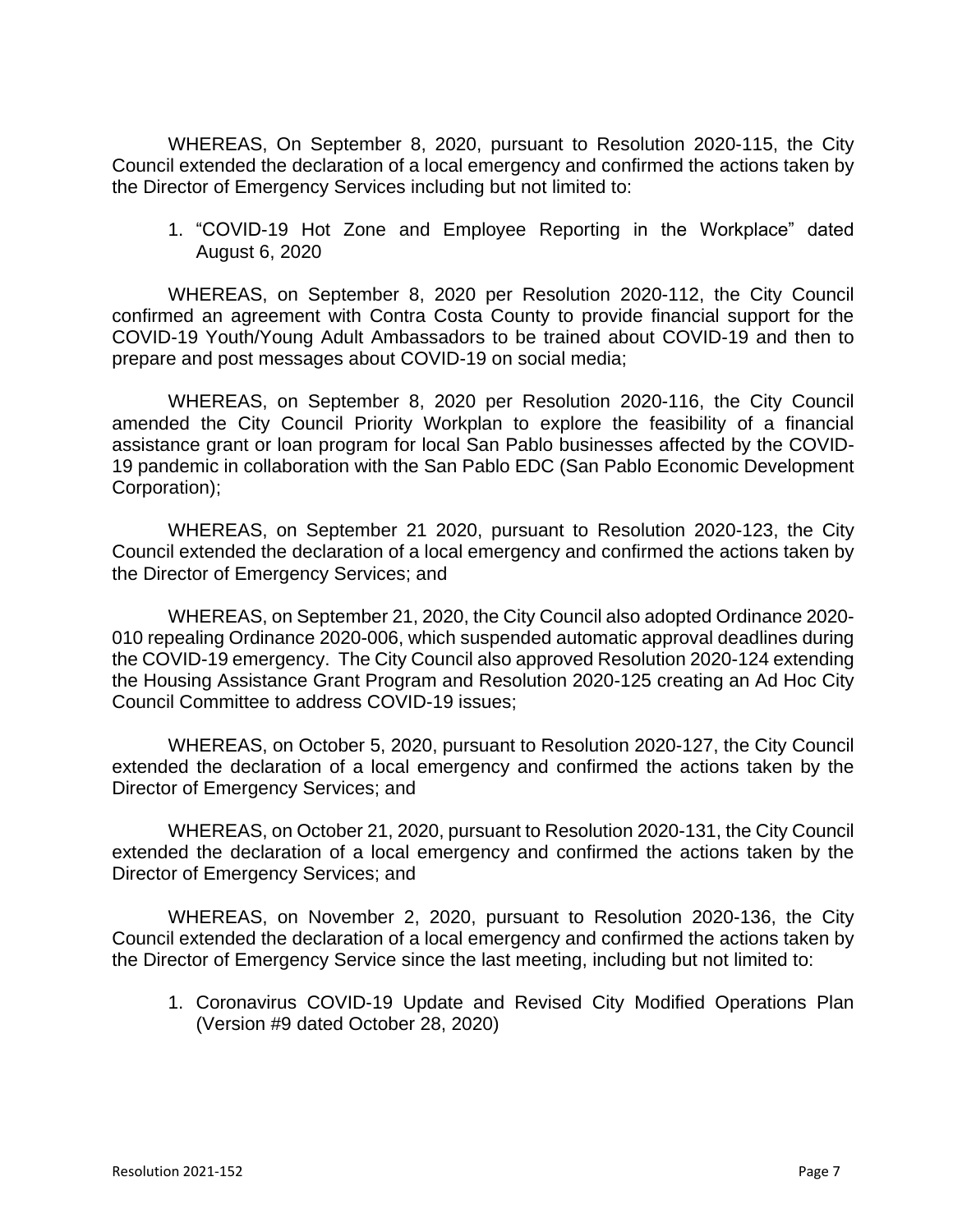WHEREAS, on November 2, 2020, pursuant to Resolution 2020-135, the City Council also authorized a one-time event sponsorship of \$3,000 for the Free COVID-19 Testing Event available to the public scheduled for Saturday, November 7, 2020; and

WHEREAS, on November 16, 2020, pursuant to Resolution 2020-139, the City Council extended the declaration of a local emergency and confirmed the actions taken by the Director of Emergency Service since the last meeting; and

WHEREAS, on November 16, 2020, pursuant to Resolution 2020-143, the City Council also approved a memorandum of agreement with Contra Costa Health Services to create of COVID-19 testing site at the Davis Park Multi-purpose room; and

WHEREAS, on December 7, 2020, pursuant to Resolution 2020-154, the City Council extended the declaration of a local emergency and confirmed the actions taken by the Director of Emergency Services since the last meeting; and

WHEREAS, on December 21, 2020, pursuant to Resolution 2020-159, the City Council extended the declaration of a local emergency and confirmed the actions taken by the Director of Emergency Services since the last meeting; and

WHEREAS, on January 19, 2021, pursuant to Resolution 2021-02, the City Council extended the declaration of a local emergency and confirmed the actions taken by the Director of Emergency Services since the last meeting;

WHEREAS, on February 2, 2021, pursuant to Resolution 2021-10, the City Council extended the declaration of a local emergency and confirmed the actions taken by the Director of Emergency Services since the last meeting;

WHEREAS, on February 16, 2021, pursuant to Resolution 2021-14, the City Council extended the declaration of a local emergency and confirmed the actions taken by the Director of Emergency Services since the last meeting including but not limited to:

1. City's Revised Modified Operations Plan dated February 4, 2021 to implement stricter mask wearing requirement at City facilities;

WHEREAS, on March 1, 2021, pursuant to Resolution 2021-19, the City Council extended the declaration of a local emergency and confirmed the actions taken by the Director of Emergency Services since the last meeting;

WHEREAS, on March 1, 2021, pursuant to Resolution 2021-20, the City Council also authorized a letter agreement with Contra Costa County to continue providing financial support of up to \$4,200 for San Pablo youths to continue participating in the COVID-19 Youth and Young Adult Ambassadors program;

WHEREAS, on March 15, 2021, pursuant to Resolution 2021-024, the City Council extended the declaration of a local emergency and confirmed the actions taken by the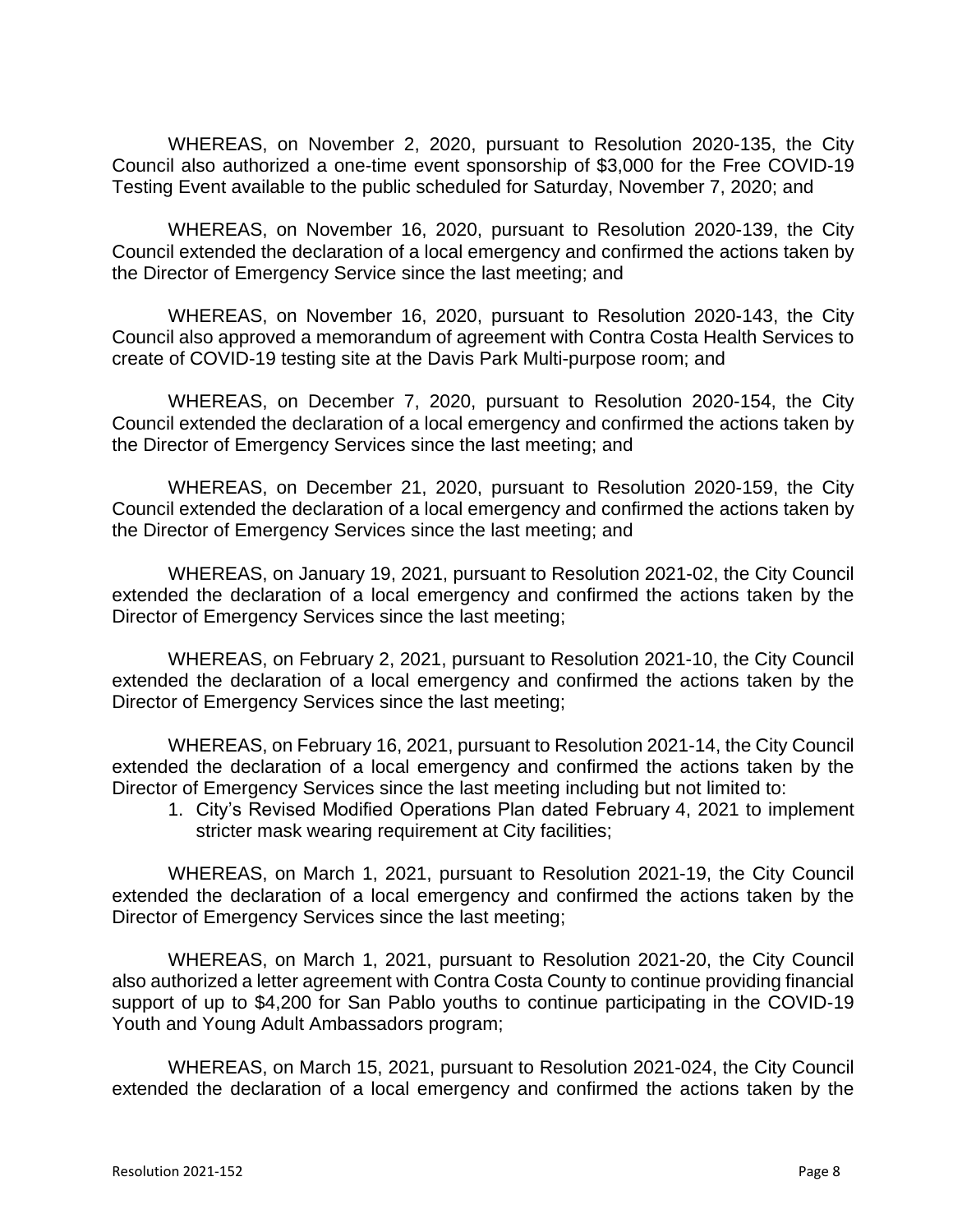Director of Emergency Services since the last meeting, including but not limited to including but not limited to the promulgation of the Temporary Administrative Policy regarding COVID-19 Families First Coronavirus Response Act (FFCRA) – Temporary City Extended Leave;

WHEREAS, on March 15, 2021, pursuant to Resolution 2021-028, the City Council decided to cancel certain City-sponsored large-scale events for calendar year 2021 due to the COVID-19 pandemic;

WHEREAS, on April 5, 2021, pursuant to Resolution 2021-033, the City Council extended the declaration of a local emergency and confirmed the actions taken by the Director of Emergency Services since the last meeting;

WHEREAS, on April 5, 2021, pursuant to Resolution 2021-038, the City Council entered into an amended Memorandum of Agreement with the County to provide a framework for the County Public Health Department and City Manager to mutually agree to the use of additional City facilities for COVID-19 testing or vaccination sites;

WHEREAS, on April 5, 2021, pursuant to Resolution 2021-033, the City Council extended the declaration of a local emergency and confirmed the actions taken by the Director of Emergency Services since the last meeting;

WHEREAS, on April 19, 2021, pursuant to Resolution 2021-047, the City Council extended the declaration of a local emergency and confirmed the actions taken by the Director of Emergency Services since the last meeting;

WHEREAS, on May 3, 2021, pursuant to Resolution 2021-053, the City Council extended the declaration of a local emergency and confirmed the actions taken by the Director of Emergency Services since the last meeting;

WHEREAS on May 17, 2021, pursuant to Resolution 2021-057, the City Council extended the declaration of a local emergency and confirmed the actions taken by the Director of Emergency Services since the last meeting including but not limited to:

- 1. the COVID-19 Prevention Program required by CalOSHA; and
- 2. Logistic Health Incorporated as agent of the County running the Davis Park COVID-19 testing facility;

WHEREAS, on June 7, 2021, pursuant to Resolution 2021-066, the City Council extended the declaration of a local emergency and confirmed the actions taken by the Director of Emergency Services since the last meeting including but not limited to:

1. City Proposed Re-Opening Plan for Local Government Services v.11 issued May 13, 2021 by the City Manager/Director of Emergency Services; and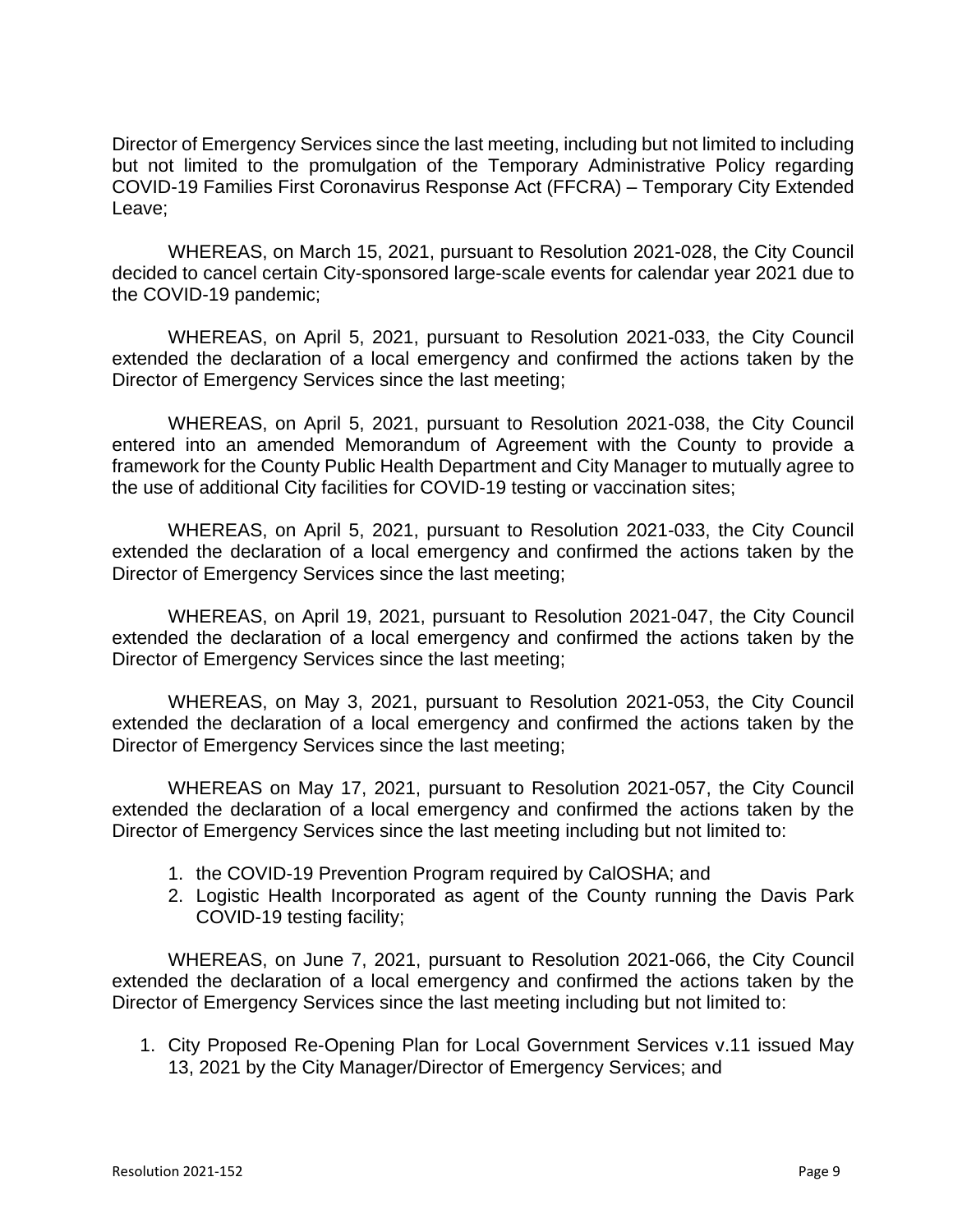2. Revised COVID-19 Supplemental Sick Leave Policy dated May 17, 2021 as authorized by the federal American Rescue Plan Act and the State Senate Bill 95; and

WHEREAS, on June 21, 2021, pursuant to Resolution 2021-075, the City Council extended the declaration of a local emergency and confirmed the actions taken by the Director of Emergency Services since the last meeting;

WHEREAS, on July 6, 2021, pursuant to Resolution 2021-093, the City Council approved the implementation of the "Welcome Back Reopening Plan" dated July 1, 2021, which opened City parks and fields as of July 1, 2021 and amended the Preliminary Reopening phases to have Phase II of City employees working full-time in City facilities starting August 16, 2021;

WHEREAS, on July 19, 2021, pursuant to Resolution 2021-095, the City Council extended the declaration of a local emergency and confirmed the actions taken by the Director of Emergency Services since the last meeting including but not limited to:

- 1. Worksite-Specific COVID-19 Plan dated July 1, 2021
- 2. Second Amendment to the MOU with the County to extend COVID-19 testing at Davis Park to September 30, 2021;

WHEREAS, on August 2, 2021, pursuant to Resolution 2021-101, the City Council extended the declaration of a local emergency and confirmed the actions taken by the Director of Emergency Services since the last meeting;

WHEREAS, on September 7, 2021, pursuant to Resolution 2021-107, the City Council extended the declaration of a local emergency and confirmed the actions taken by the Director of Emergency Services since the last City Council meeting including but not limited to:

- 1. Modified City Operations Plan version 13 dated August 4, 2021 -- Due to a surge in COVID-19 infection rates in part caused by the Delta variant and stagnating vaccination rates, the City implemented a revised Modified Operations Plan that addressed:
	- a. Compliance with more stringent Cal-OSHA Emergency Temporary Standards (ETS) due to employee outbreaks of COVID-19
	- b. Mandatory submission of COVID-19 Employee Vaccination Forms
	- c. Postponement of Phase II to September 15, 2021 in City's adopted Welcome Back Re-opening Plan
- 2. Modified City Operations Plan version 14 dated August 24, 2021 that is effective September 1, 2021, City employees who are unvaccinated or refuse to provide vaccination status information will be required to be tested at least weekly. This step was taken in part due to increasing number of COVID-19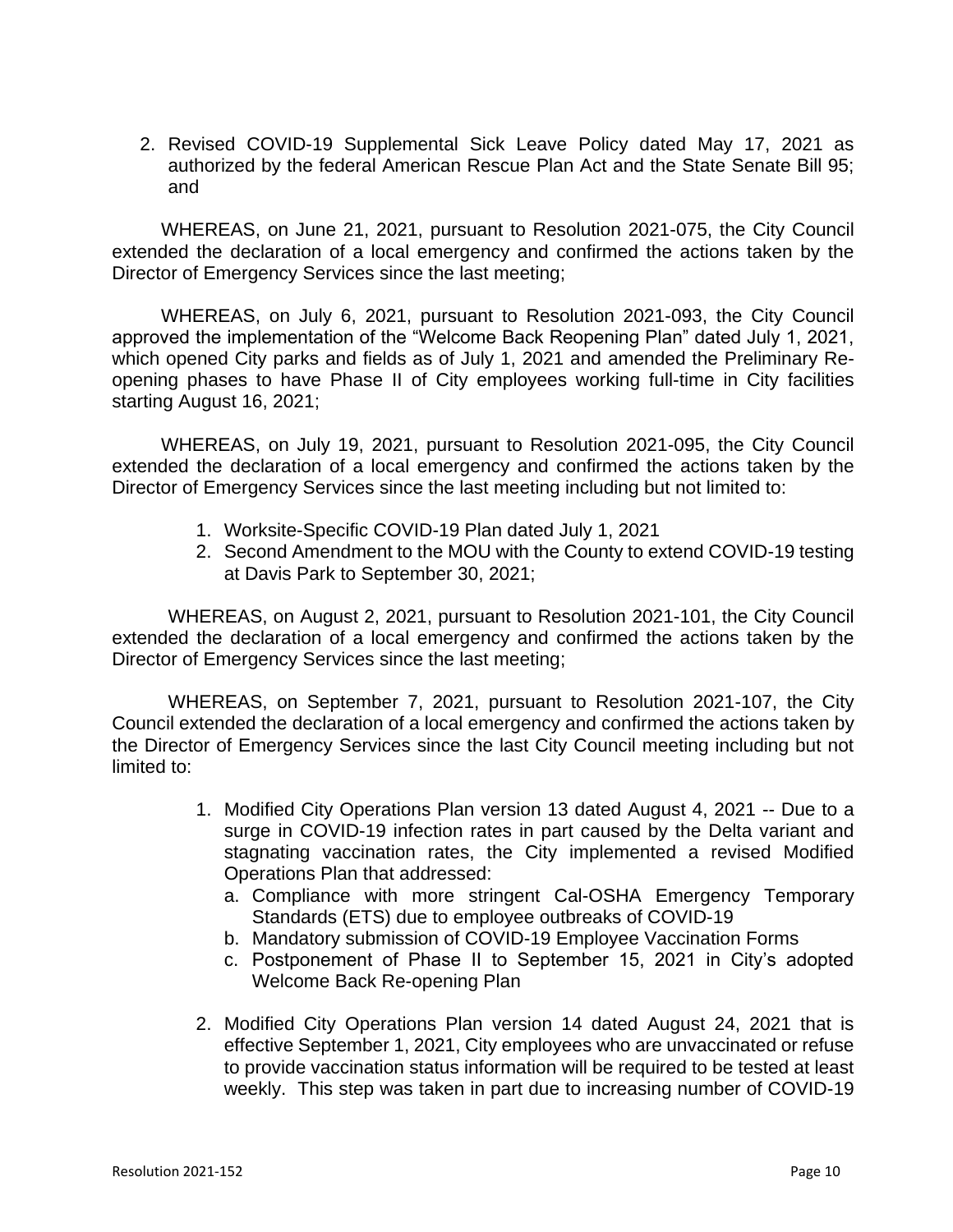cases and exposures among City employees, which require the City to follow stricter Cal-OSAH requirements related to masking and social distancing to reduce COVID-19 exposures.

3. Extended the County's use of the Davis Park Community Center for testing until December 31, 2021;

WHEREAS, on September 21, 2021, pursuant to Resolution 2021-121, the City Council extended the declaration of a local emergency and confirmed the actions taken by the Director of Emergency Services since the last meeting, including but not limited to:

> 1. Revised Modified City Operations Plan version 15 dated September 3, 2021 -- Due to a surge in COVID-19 infection rates in part caused by the Delta variant and stagnating vaccination rates, the City implemented a revised Modified Operations Plan that requires elected officials to provide proof of vaccination or a negative COVID-19 test within prior 72 hours of entering a City facility, worksite or event.

WHEREAS, on September 29, 2021, at a Special City Council meeting, the City Council determined that the City Council and other San Pablo Brown Act bodies would continue to meet remotely due to COVID-19 social distancing recommendations from Contra Costa Health Department;

WHEREAS, on October 4, 2021, pursuant to Resolution 2021-129, the City Council extended the declaration of a local emergency; determined that the City Council and other Brown Act bodies in the City of San Pablo continue to meet remotely due to COVID-19 social distancing recommendations from Contra Costa Health Department and for the safety of all in accordance with Assembly Bill 361's revisions to the Brown Act to address remote meetings during emergencies; and confirmed the additional actions taken by the Director of Emergency Services, including those actions taken since the last Council meeting;

WHEREAS, on October 18, 2021, pursuant to Resolution 2021-131, the City Council extended the declaration of a local emergency; determined that the City Council and other Brown Act bodies in the City of San Pablo continue to meet remotely due to COVID-19 social distancing recommendations from Contra Costa Health Department; and confirmed the additional actions taken by the Director of Emergency Services, including those actions taken since the last Council meeting including but not limited to:

1. Revised Modified City Operations Plan version 16 dated September 14, 2021 regarding rules for those entering City facilities and participating in City programs;

WHEREAS, on November 1, 2021, pursuant to Resolution 2021-141, the City Council extended the declaration of a local emergency; determined that the City Council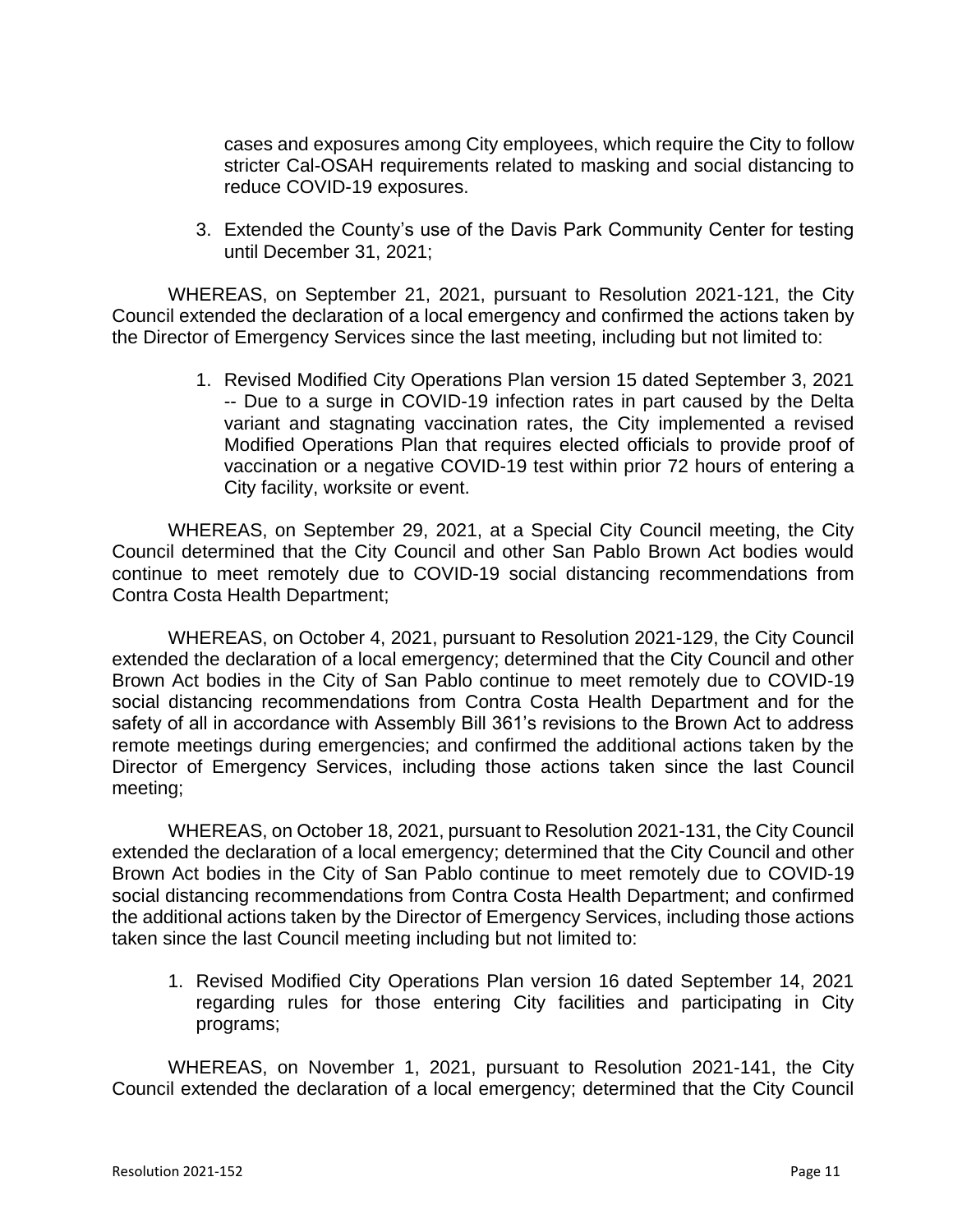and other Brown Act bodies in the City of San Pablo continue to meet remotely due to COVID-19 social distancing recommendations from Contra Costa Health Department; and confirmed the additional actions taken by the Director of Emergency Services, including those actions taken since the last Council meeting including but not limited to:

1. Revised Modified City Operations Plan version 17 dated October 14, 2021 regarding rules for those entering City facilities and participating in City programs;

WHEREAS, on November 15, 2021, pursuant to Resolution 2021-147, the City Council extended the declaration of a local emergency; determined that the City Council and other Brown Act bodies in the City of San Pablo continue to meet remotely due to COVID-19 social distancing recommendations from Contra Costa Health Department; and confirmed the additional actions taken by the Director of Emergency Services, including those actions taken since the last Council meeting;

WHEREAS, as set forth in the staff reports and presentations accompanying each Resolution extending the declaration of a local emergency and as reported in federal, state and county public health websites, the COVID-19 cases and deaths continue to rise with San Pablo continuing to be identified as a "hot spot" with a high per capita rate of confirmed COVID-19 cases in Contra Costa County; although, the vaccination rate is increasing; and

WHEREAS, according to the East Bay Economic Development Alliance's (East Bay EDA) Business Recovery Survey Results published on May 19, 2020, 80% of East Bay businesses are "microbusinesses" employing fewer than 10 employees, which often have limited cash reserves and are not positioned to take on more debt to survive COVID19 and shelter-in-place orders; microbusinesses are more likely to be minority- or women-owned compared to larger businesses; nearly 40% of the survey respondents were temporarily closed because they were not considered "essential" and 42.3% of West Contra Costa County businesses temporarily closed;

WHEREAS, eleven out of fifteen surveyed West Contra Costa County businesses indicated staff reductions in the 75-100% range, with layoffs and revenue losses hitting lowwage workers the hardest with impacts in the following industries: food and beverage; retail and personal services; hospitality/leisure/entertainment;

WHEREAS, many San Pablo residents have experienced job loss or reduced hours due to COVID-19 and shelter-in-place orders;

WHEREAS, Contra Costa County overall saw an increase in unemployment from a March unemployment rate of 4.1 percent to an April unemployment rate of 14.5 percent, with nearly 3.7 million Californians filing for unemployment during the first six weeks of COVID-19 pandemic and the nation seeing the highest level of unemployment in 70 years;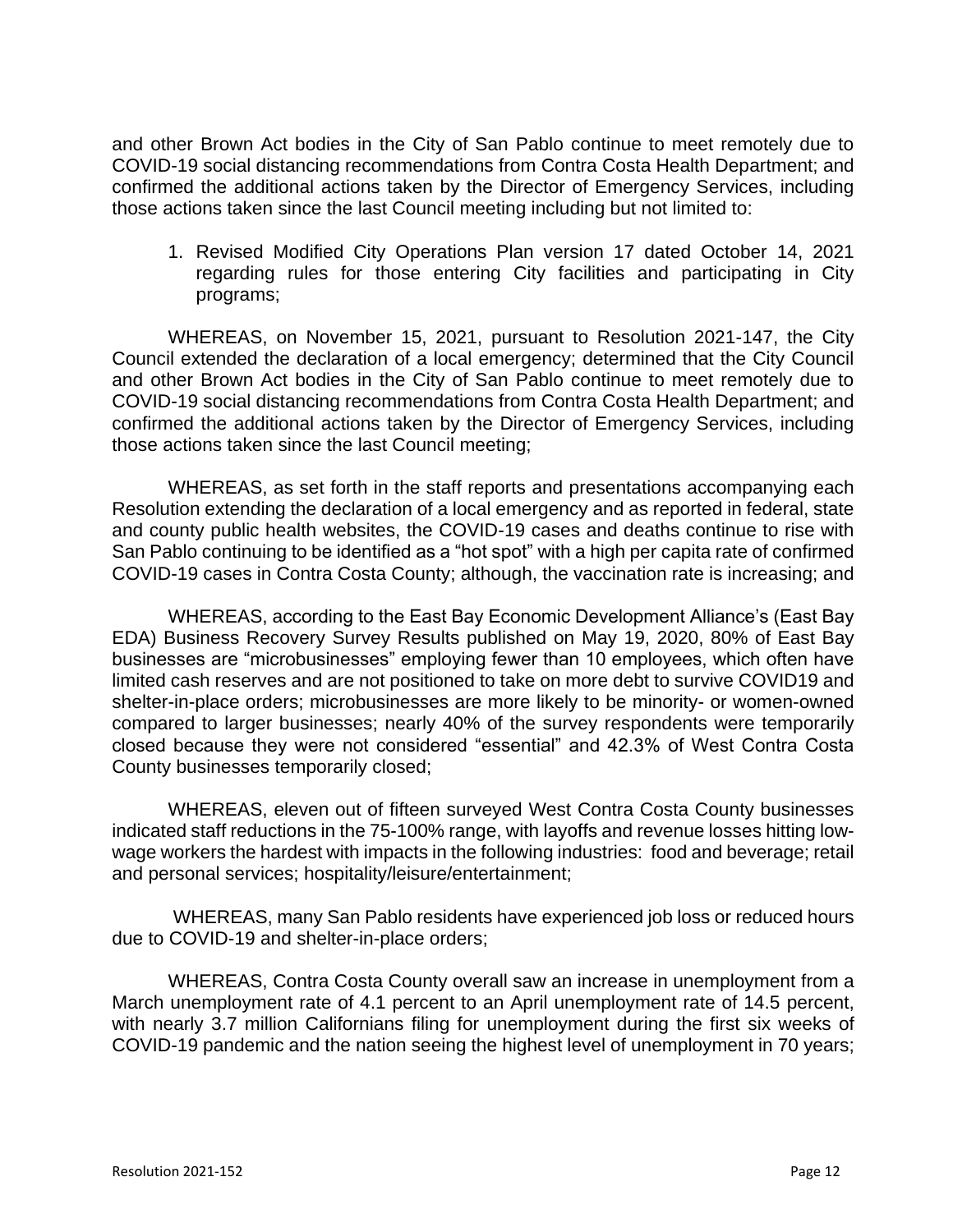WHEREAS, according to the East Bay EDA, there were 25,560 jobs lost in the East Bay during March and April, representing nearly 30% of job cuts in the nine-county Bay Area. However, the Urban Institute estimated 45,666 low-income jobs (annual earnings below \$40,000) lost just in Contra Costa County through May 8, 2020;

WHEREAS, it was reported in the LA Times on August 21, 2020 that California's unemployment rate is at 13.3% with 3 million on unemployment and 202,136 new claims in the week prior to the article. Contra Costa County's rate is 14.5% with 77,600 unemployed individuals;

WHEREAS, on December 14, 2020, the website for the State's Employment Development Department (EDD) showed that California's unemployment rate in September 2020 was 11.0% with 2,058,800 unemployed individuals, but that data was from September 12 before the current shut down. In February 2021, the unemployment rate in California was 8.5%;

WHEREAS, California's July 2021 unemployment rate of 7.6% was 5.6 percentage points lower than it was in July 2020; although, new unemployment claims continue

WHEREAS, to address these economic impacts and the critical need that residents remain sheltered during the pandemic to decrease the transmission of COVID-19, on April 27, 2020, the City Council adopted Urgency Ordinance 2020-008 temporarily prohibiting evictions of residential and commercial real property tenants impacted by the COVID-19 pandemic and establishing a moratorium on rent increases. In addition, on May 4, 2020, pursuant to Resolution 2020-054, the City Council approved the guidelines for a grant program for residents financially impacted by COVID-19;

WHEREAS, on June 29, 2020, the City Council increased the grant for COVID Housing Assistance Program for FY 2019/20 (Resolution 2020-081) and established a COVID Housing Assistance Program for FY 2020/21 (Resolution 2020-082), which was extended on January 19, 2021, pursuant to Resolution 2021-006 and further extended to June 30, 2021 pursuant to Resolution 2021-031;

WHEREAS, on June 7, 2021, pursuant to Resolution 2021-082, the City Council increased the grant amounts for 2020/21 to \$2,000 per eligible household. In addition, the City Council, pursuant to Resolution 2021-083, extended the Housing Assistance grant program at \$2,000 per eligible household to September 30, 2021 or until grant funds run out, whichever is sooner;

WHEREAS, on October 21, 2020, pursuant to Resolution 2020-133, the City Council established and approved program guidelines for the San Pablo "Back to Business" COVID-19 Relief Fund to offer forgivable loans to small businesses with the San Pablo Economic Development Corporation administering the program with funds that were reallocated from the City's Community Grant Foundation program;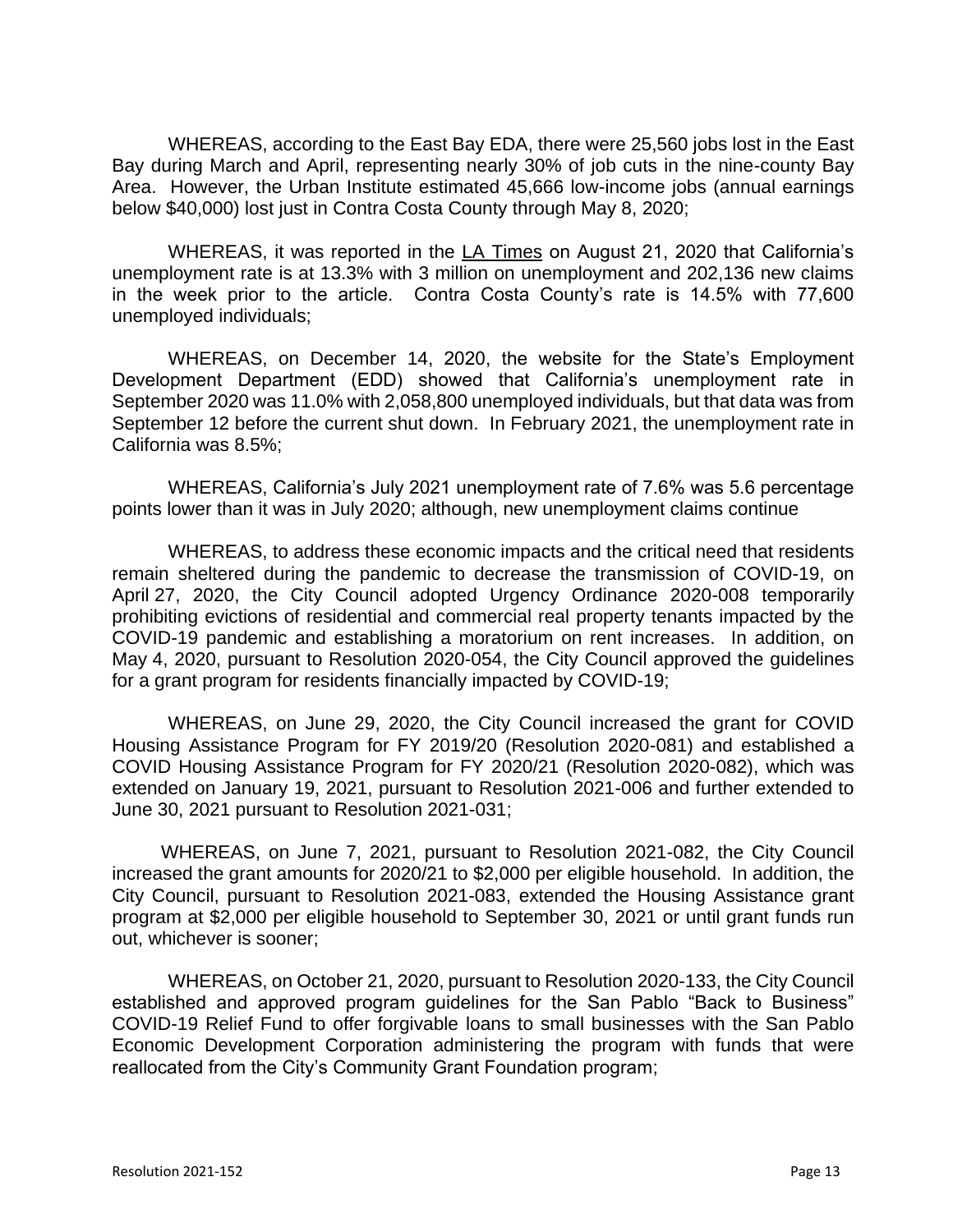WHEREAS, the City of San Pablo lost \$2.34 million in revenue for each month that Casino San Pablo was closed and continues to lose revenue with modified Casino operations due to public health restrictions, in addition to \$1.3 million every month from other City revenue sources, forcing a hiring freeze, suspension of all non-essential spending and layoff of part-time employees;

WHEREAS, the economic recovery from COVID-19 and its impacts are estimated to be in terms of years not months;

WHEREAS, the City received the 2021 payment of \$3.7 million of funding from the federal American Rescue Plan of 2021 (ARPA) in July 2021 and expects the second half in July 2022 and pursuant to Resolution No. 2021-104, the City Council directed staff to proceed with a Community Needs Assessment process to determine ARPA Funding Priorities and Allocations based on further staff analysis of ARPA eligible fund expenses;

WHEREAS, on October 4, 2021, pursuant to Resolution No. 2021-130, the City Council allocated the ARPA funds to a separate fund with \$3,706,733 earmarked for City revenue losses;

WHEREAS, in addition, during the past two years, the nation experienced civil unrest in the wake of the death of George Floyd while detained by a Minneapolis police officer on May 25, 2020, which has led to peaceful protests, but also to some rioting and looting in neighboring communities in violation of shelter-in-place and social distancing orders that could further exacerbate the spread of COVID-19 and placing additional demands on public safety resources, which are already taxed by COVID-19 issues;

WHEREAS, the City Manager/Director of Emergency Services recommends that the City Council extend the declaration of a local emergency; determine that the City Council and other Brown Act bodies in the City of San Pablo continue to meet remotely due to COVID-19 social distancing recommendations from Contra Costa Health Department; and confirm the additional actions taken by the Director of Emergency Services, including those actions taken since the last Council meeting, including but not limited to:

- 1. Execution of a Third Amendment to Memorandum of Agreement with the County for use of Davis Park Community Center for COVID-19 testing until December 31, 2021 which the City Council confirmed on September 7, 2021.
- 2. Authorization of a Fourth Amendment to Memorandum of Agreement with the County for use of Davis Park Community Center for COVID-19 testing under March 31, 2022;

WHEREAS, the City Council of the City of San Pablo hereby finds conditions of extreme peril to the health and safety of persons and property have continued within the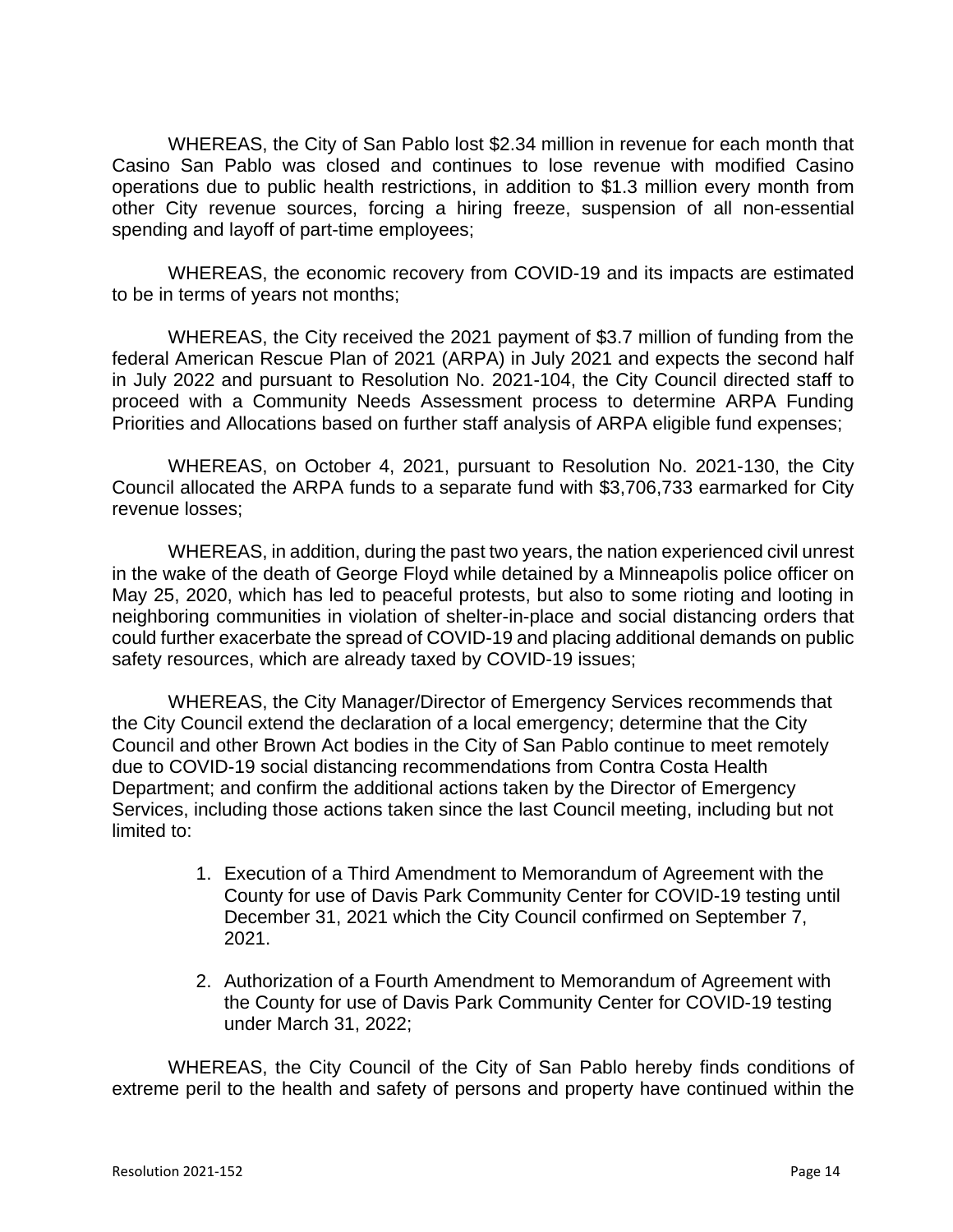City of San Pablo caused by COVID-19 including not only health impacts but economic impacts with many residents having jobs eliminated or hours reduced, as well as impacts to the City's own financial condition; these conditions are or are likely to be beyond the control of the services, personnel, equipment, and facilities of the City of San Pablo and require the combined forces of other political subdivisions to combat; and these conditions are of such extreme peril to warrant and necessitate the proclamation of the existence of a local emergency;

NOW, THEREFORE, BE IT RESOLVED by the City Council of the City of San Pablo that:

- 1. A local emergency continues to exist throughout the City of San Pablo commencing on or about 7:00 am on Monday, March 16, 2020 and shall be deemed to continue to exist until its termination is proclaimed by the City Council of the City of San Pablo;
- 2. All actions taken by the Director of Emergency Services and City Manager in response to this local emergency are confirmed; and
- 3. During the existence of said local emergency, the Director of Emergency Services and the Emergency Organization of the City shall continue to have the duties and responsibilities as set forth in Resolution 2020-034; and
- 4. In compliance with Assembly Bill 361 and the revised Government Code section 54953(e), the City Council has reconsidered the circumstances of the state of emergency and determines that the City Council, Standing Committees, and Commissions subject to the Brown Act shall continue to meet remotely through tele-conference or video-conference given the following findings:
	- a. The emergency continues to impact the ability of the City Council, its Standing Committees and Commissions, as well as the staff and members of the public, from meeting safely in person; and
	- b. The Contra Costa County Health Department strongly recommends holding on-line (teleconferenced or video-conferenced meetings; and
- 5. Within the next thirty (30) days, a report on the most recent conditions of emergency and disaster shall be presented to this City Council so that this City Council may determine whether conditions of emergency and disaster still exist and whether the City Council and Brown Act bodies of the City of San Pablo shall continue to meet remotely.

\* \* \* \* \* \* \*